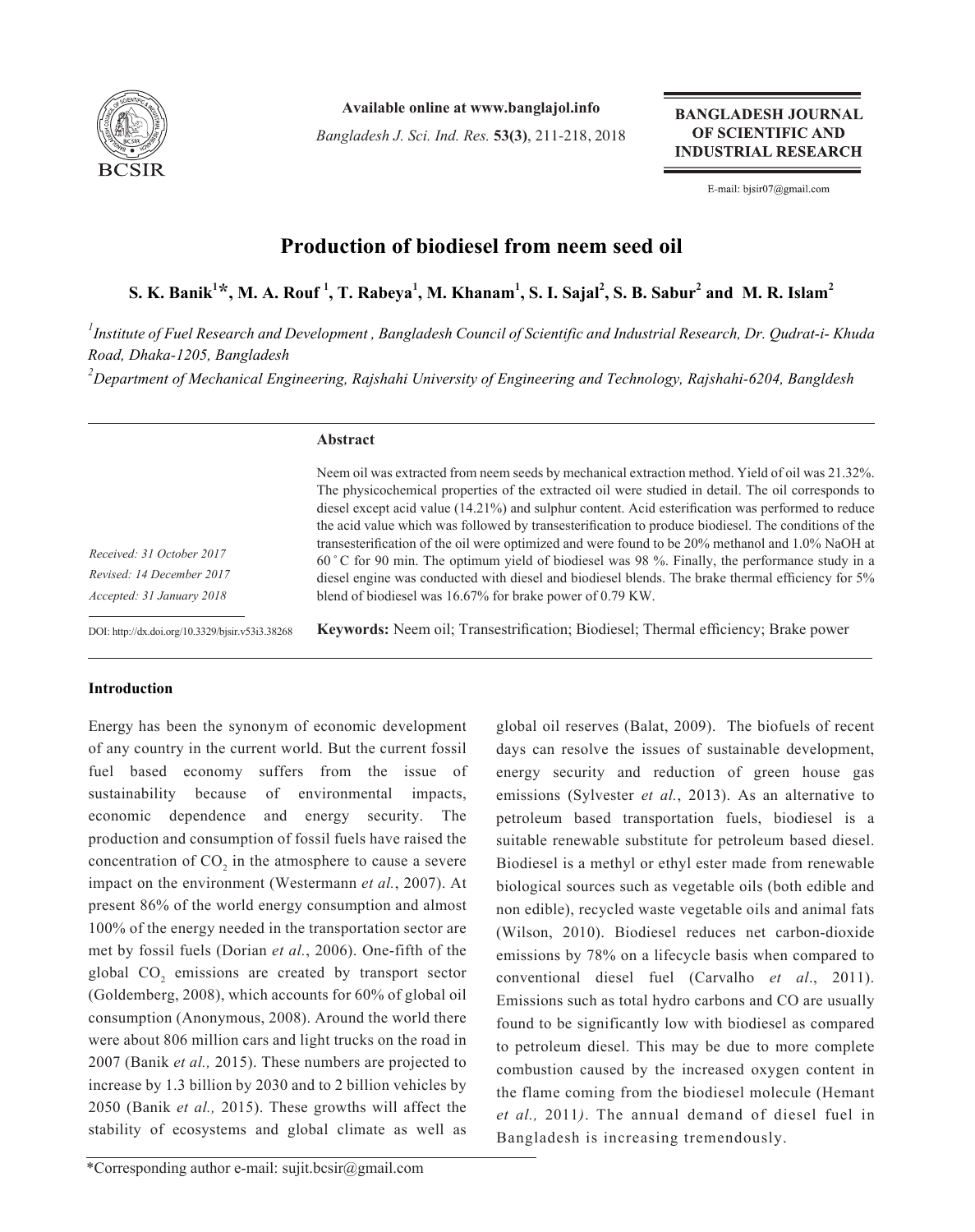To meet the growing demand, we are totally dependent on foreign countries and large amount of foreign currencies are spent to import the diesel fuel. If biodiesel is used to some extent in place of diesel fuel, a vast amount of foreign currencies will be saved. Hence, we pointed our eyes on the production of biodiesel from non edible neem seed oil. Literature shows that the yield of oil from neem seed is about 15.4%-24.5% (Kaura *et al.*, 1998). Neem plant is available in many parts of the world including Bangladesh and is very cheap compared to other sources. The non-edible renewable neem seed oil can play a vital role as a substitute to diesel fuel. The climate and soil condition of Bangladesh is also suitable for the cultivation of this plant. If the developed process is scaled up to commercial levels, then excellent business opportunity will be offered by the biodiesel and this could be a major step towards the creation of an eco friendly transportation fuel. By increasing neem tree plantation in Bangladesh, we can meet our demand. Finally, the by-product (glycerin) of trans esterification can also be used in the soap industry. The present investigation includes: preparation of biodiesel from neem seed oil, optimization of different parameters for maximum biodiesel production, determination of properties of neem seed oil and prepared biodiesel, comparison of the fuel properties of conventional diesel with prepared biodiesel and performance study of the biodiesel in diesel engine.

## **Materials and methods**

## *Oil extraction from Neem seeds*

To prepare the seeds for oil extraction, seeds were heated in full sunlight on a black plastic sheet for several hours. The seeds were heated, but not burnt. This process breaks down the cells that contain the oil, allowing the oil to flow out more easily. The heat also liquefies the oil, which improves the extraction process. Oil is then extracted by mechanical extraction method. Conversion of oil from seed is 21.20%. After extraction, fuel properties of crude neem seed oil were determined.

#### *Production of biodiesel*

The acid value of the reaction mixture was determined by a standard acid base titration method using a standard solution of 1.0 M KOH solution. Prior to transesterification, acid esterification of the oil was required to reduce the free fatty acid (14.32%). The methanol and catalyst (conc.  $H_2SO_4$ ) mixture was then charged into a two-necked closed reaction vessel and the raw oil was added. The reaction time and temperature was 1 hr and  $60^{\circ}$ C respectively. The optimum condition for reducing the free fatty acid of neem oil below  $2\%$  (1.6%) was obtained by 0.58:1 methanol to oil ratio,

0.75% v/v sulphuric acid to oil volume. After acid esterification, trans esterification was done with NaOH catalyst in a two -neck round bottom flask equipped with condenser and magnetic stirrer. The reaction time was varied from 1 hr to 2 hrs and temperature was around 60 ̊ C. After completion of trans esterification, methyl ester was separated from mixture of methyl ester and glycerin. The mixture was taken in a separating funnel and left for 16 hours. The mixture was separated in two layers, biodiesel as the top layer and glycerin as bottom layer. Glycerin layer was withdrawn and required product was obtained. Washing of biodiesel was necessary to remove the soluble components. Hot water was sprayed on top of biodiesel. Then it was allowed to settle down. The product was dried using a vacuum evaporator at 80 0 C and pressure was 180 atm. After drying the pure product became clear.

## *Characterization of crude neem oil and produced biodiesel*

All the parameters for fuel properties were estimated by standard methods such as density at  $15\text{ °C}$  by IP 131/57 method, colour index by ASTM and DIN 51900 method, kinematic viscosity by viscometer 73/53 method, pour point by ASTM D 97-57, IP 15/55 method, flash point by ASTM D 93-62 method, sulphur content by IP 61/59 method, water content by IP 74/57 method, carbon residue by ASTM D 189-65 method, ash content by IP 4/58 method, acid value by IP 1/58 method, calorific value by bomb calorimeter IP 12/58, cetane number by ASTM-D 613-86, fire point by IP 35/42 and cloud point by ASTM-D 2500 methods.

### **Results and discussion**

# *Physicochemical properties of neem seed oil*

After extraction of oil from neem seeds, the physicochemical properties of the oil were determined according to the standard procedure. Table I. shows the properties of the neem seed oil.

#### *FTIR analysis of crude neem oil*

To determine the functional group of extracted neem seed oil, FTIR spectroscopic analysis was employed (Fig. 1.). Appropriate quantities of KBr and neem seed oil (in the ratio of 100:0.1) were mixed by grinding in an agate mortar and pellets were made with about 100 mg mixture. FTIR spectra were recorded with FTIR 8400S Shimadzu spectrophotometer in the range of 4000-400 cm<sup>-1</sup>. Resolution was kept at 2 cm<sup>-1</sup> and the no. of scans were 30. The major peaks are in the region of  $1743.65$  cm<sup>-1</sup> and  $2924.09$  cm<sup>-1</sup>. FTIR spectroscopic analysis shows that the main functional groups of neem oil are carboxylic acid (C=O) appears as main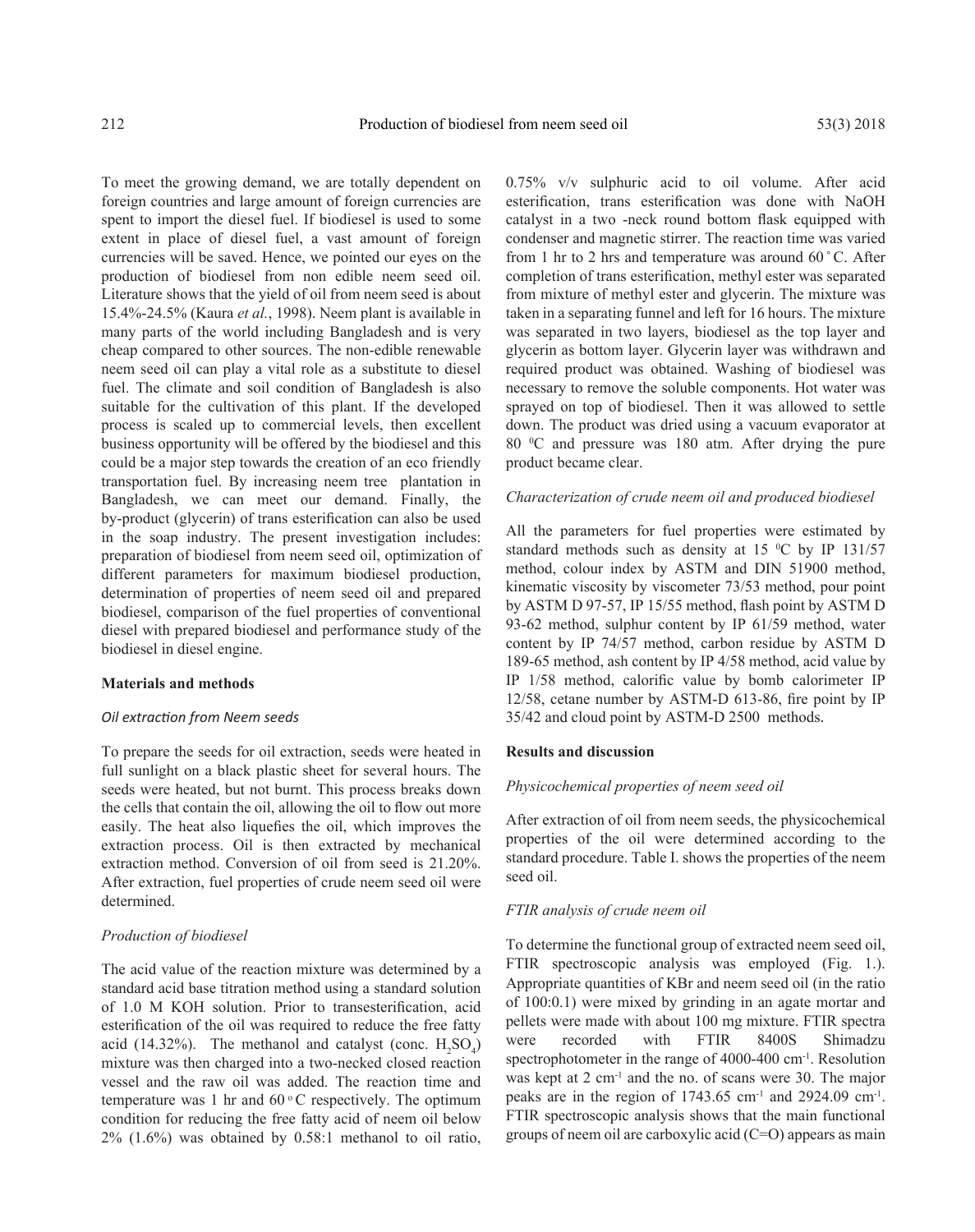| Name of analysis                            | Standard method                       | Result  |
|---------------------------------------------|---------------------------------------|---------|
| Density at $15^{\circ}$ C, g/cc             | $IP-160/57$                           | 0.93    |
| Kinematic viscosity<br>$40^{\circ}$ C, cSt  | <b>ASTM-D445-65</b>                   | 40.7512 |
| Kinematic viscosity<br>$100^{\circ}$ C, cSt | ASTM-D 445-65                         | 8.608   |
| Acid value, mg KOH/g                        | ASTM-D 664                            | 28.64   |
| Carbon residue %                            | <b>ASTM-D 189-65</b>                  | 4.3     |
| Ash content, $\%$ (w/w)                     | ASTM-D 482-63                         | 0.12    |
| Water content, $\frac{\%}{\mathrm{V}}$      | $IP-74/57$                            | Nil     |
| Flash point, °C                             | <b>ASTM-D 93-62</b>                   | 54      |
| Fire point, °C                              | ASTM-D92                              | 60      |
| Pour point, °C                              | <b>ASTM-D97-57</b>                    | $-12$   |
| Cloud point, °C                             | <b>ASTM-D 2500</b>                    | $-8$    |
| Color index                                 | <b>ASTM-D 1500</b>                    | 4.7     |
| API gravity                                 | ASTM-D 613-86                         | 20.65   |
| Calorific Value, MJ/kg                      | ASTM-D 240                            | 39.501  |
| Sulfur content,%<br>Cetane number           | <b>ASTM-D 129-64</b><br>ASTM-D 613-86 | 0.18    |

**Table I. Physicochemical properties of neem oil**

|         | Wave number cm <sup>-1</sup> Transmittance $(\% )$ | Functional group                              |
|---------|----------------------------------------------------|-----------------------------------------------|
| 723.31  | 57.952                                             | C-H aromatic bending<br>vibration             |
| 1165    | 48.382                                             | C-O stretching vibration of<br>alcohol        |
| 1377.17 | 54.698                                             | C-O-H bending vibration of<br>alcohol         |
| 1462.04 | 49.045                                             | C-H bending vibration of<br>alkanes $(-CH2-)$ |
| 1645.28 | 57.567                                             | C-H bending vibration of<br>alkenes $(=CH2)$  |
| 1743.65 | 43.259                                             | $C=O$ stretching vibration of<br>esters       |
| 2924.09 | 41.875                                             | C-H stretching vibration of<br>alkanes        |

**Table II. Analysis of peak obtained in FTIR of neem seed oil**

# *Process variables in trans esterification*

# *Effect of temperature on yield of biodiesel*

For the optimization of temperature, the percentage of catalyst and methanol was considered constant and the temperature was varied as shown in Fig. 2. The graph shows that as the temperature increases, production of biodiesel increases. Maximum (98%) production of biodiesel occurs at



**Fig. 2. Effect of temperature on the yield of biodiesel**



**Fig. 1. FTIR analysis of crude neem oil**

peak in 1743.65 cm-1 region and alkanes (C-H) that appears in 1462.04-2924.09 cm-1 (Table II)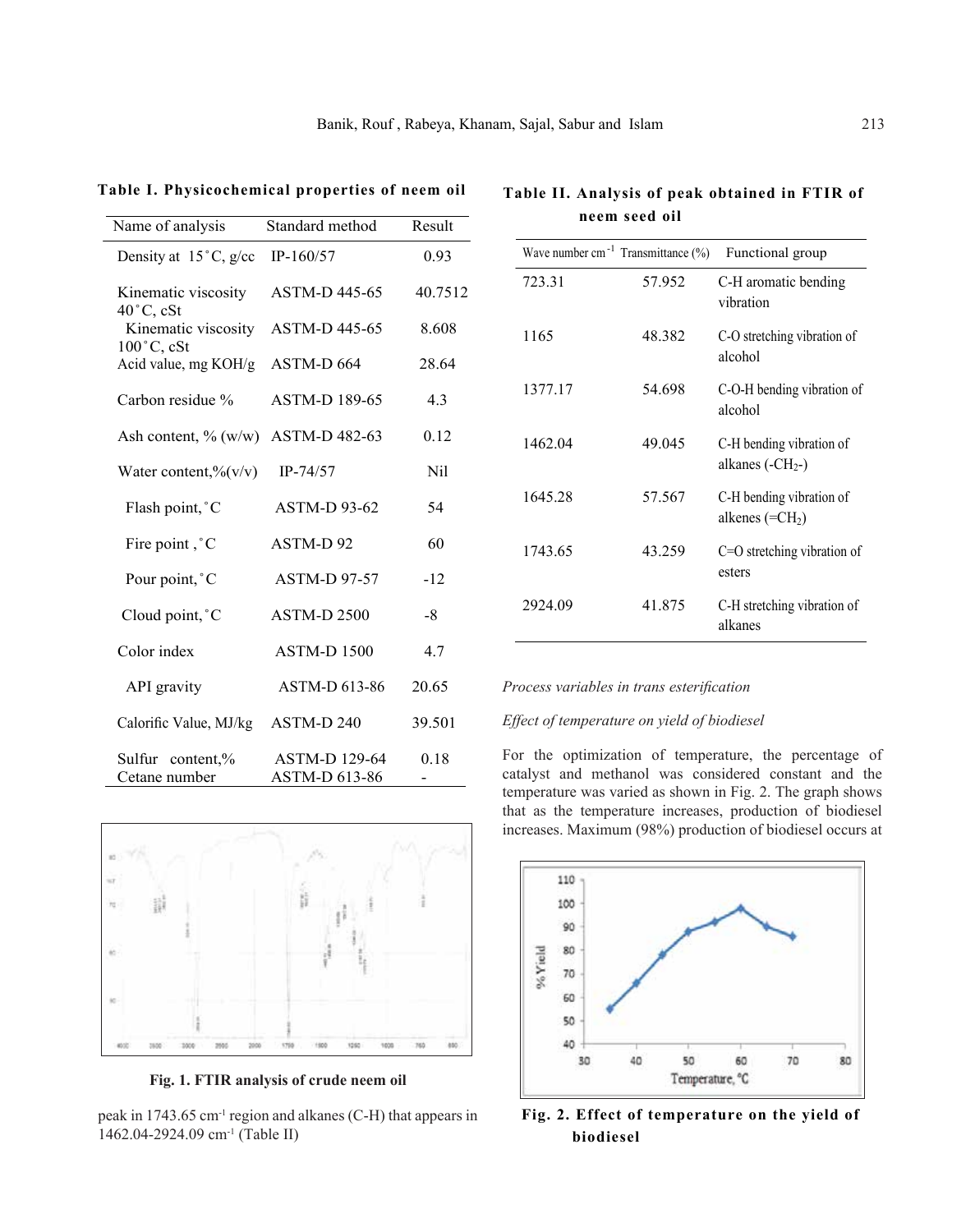60℃ which is near boiling temperature of methanol. Further increase in temperature causes reduction of biodiesel production since boiling of methanol commenced and biodiesel separated from the system.

# *Effect of variation of methanol on the yield of biodiesel*

The effect of change of molar ratio of methanol to oil was optimized. The amount of the catalyst NaOH was kept constant at 1 % of the oil. The temperature was fixed at  $60^{\circ}$  C.



**Fig. 3. Effect of methanol on the yield of biodiesel**

Under this condition the percentage of methanol was varied to get maximum yield of bio- diesel (shown in Fig. 3). As the percentage of methanol increases, production of biodiesel increases. Maximum (98%) production of biodiesel occurs for (20%) of methanol. Further increase in percentage of methanol causes reduction of biodiesel production.

# *Effect of variation of catalyst on yield of biodiesel*

To optimize the amount of NaOH, the percentage of methanol was maintained constant at 20 % on the wt % of oil



**Fig. 4. Effect of variation of catalyst on the yield of biodiesel**

taken. The temperature was also kept constant. In this condition, the reaction were carried out with NaOH catalyst at concentrations 0.20, 0.40, 0.60, 0.80, 1.00, 1.20 and 1.40% in order to determine optimum condition for the biodiesel production from the oil. The maximum yield of biodiesel was found to be at 1.00 % NaOH concentration as shown in Fig. 4.

#### *Effect of reaction time on yield of biodiesel*

All variables except reaction time were kept constant in their optimum value. The tran sesterification reaction was continued for different period of time such as 30, 60, 90 and 120 min respectively to yield the product. The result of this optimization is shown in (Fig. 5). It is found that with the increase of duration of reaction, the yield of biodiesel was enhanced. Maximum yield (about 98 %) was obtained in 90 mins.



**Fig. 5. Effect of reaction time on the yield of biodiesel**

# *Analysis of peak obtained in FTIR spectra of biodiesel*

To determine the functional group of neem seed oil biodiesel, FTIR spectroscopic analysis was performed following the procedure identical to that for the oil. FTIR spectrum shown in Fig. 6 reveals that the major peaks are in the region of 1460.11 cm<sup>-1</sup> and 2926.01 cm<sup>-1</sup> and the main functional groups of neem biodiesel are carboxylic acid (C=O) showing bands as the main peak in  $1743.65$  cm<sup>-1</sup> region and alkanes (C-H) in the region of 1460.11-2854.65 and 2926.01 cm-1 (Table III). The main functional groups of produced biodiesel are carboxylic acid (C=O) showing the main peak in 1743.65 cm-1 region and alkanes (C-H) in the 1460.11-2926.01 range (Table III).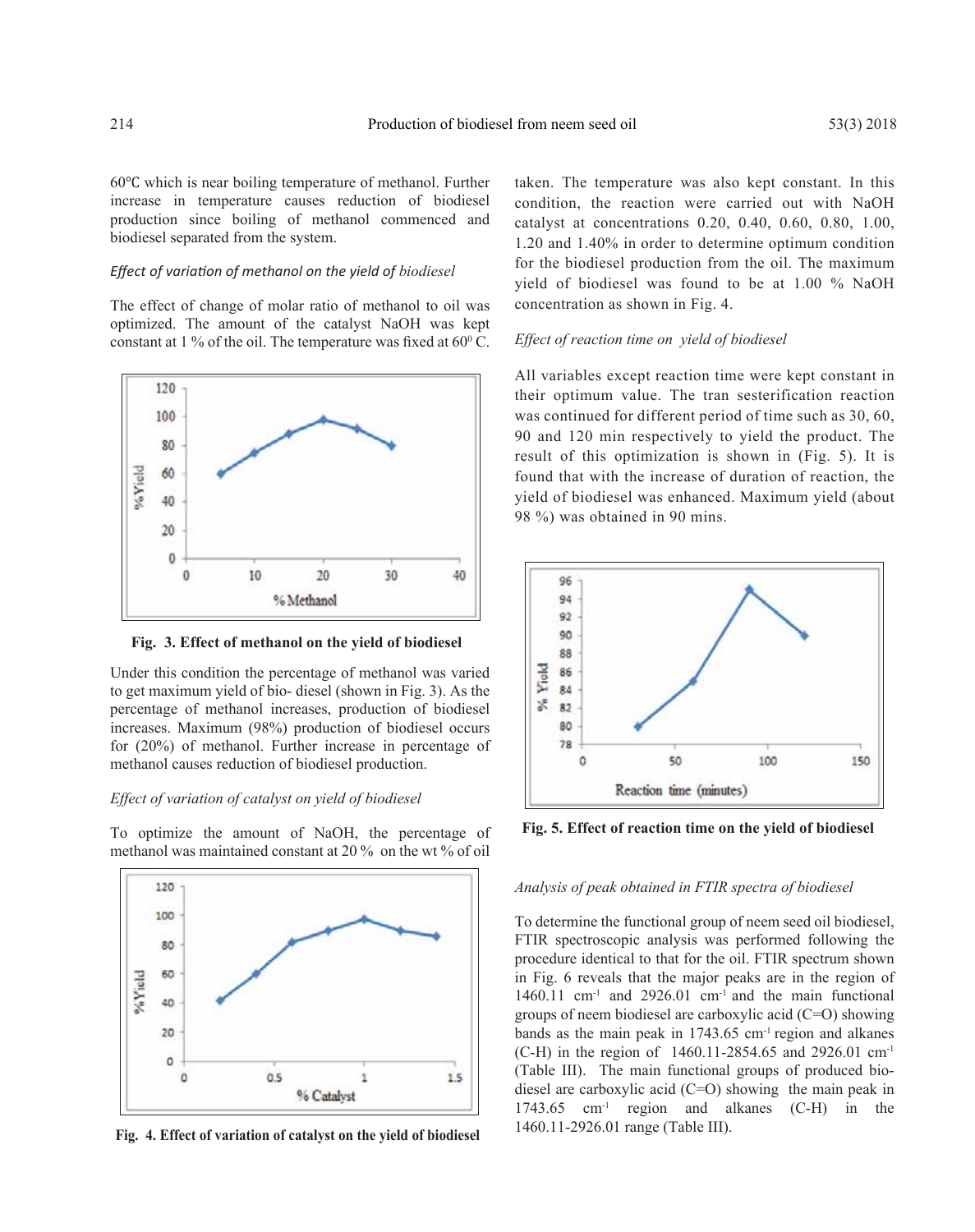

**Fig. 6. FTIR analysis of biodiesel**

| Table III. Analysis of bands obtained in FTIR spectra |  |  |  |
|-------------------------------------------------------|--|--|--|
| of biodiesel                                          |  |  |  |

| Wave number cm <sup>-1</sup> | Transmittance (%) | Functional group                                |
|------------------------------|-------------------|-------------------------------------------------|
| 723.31                       | 74.217            | C-H aromatic bending<br>vibration               |
| 1170.79                      | 60.595            | $C=O$ stretching vibration of<br>alcohol        |
| 1365.6                       | 70.53             | C-O-H bending vibration of<br>alcohol           |
| 1460.11                      | 61.932            | C-H bending vibration of<br>alkanes $(-CH2-)$   |
| 2854.65                      | 48.664            | C-H stretching vibration of<br>alkanes $(-CH2)$ |
| 1743.65                      | 47.451            | $C=O$ stretching vibration of<br>esters         |
| 2926.01                      | 44.32             | C-H stretching vibration of<br>alkanes          |
| 3454.51                      | 73.753            | O-H (hydrogen bonded)                           |

# *Optimum condition of biodiesel production from neem oil*

The optimum conditions for biodiesel production from neem seed oil can be summarized as follows: The overall trans esterification reaction requires about 20% of methanol on the

basis oil taken; catalyst (NaOH) with a concentration is 1.0% of the oil and a reaction time of 90 mins. at a temperature of  $60^{\circ}$ C with moderate stirring rate. The optimum yield is 98 %.

## *Characteristics of neem biodiesel*

The biodiesel obtained was then characterized by the standard methods. Table IV describes the fuel characteristics of biodiesel from neem seed oil and also gives a comparison of obtained biodiesel with conventional diesel fuel.

## *Engine performance study*

Produced biodiesel (Neem Methyl Ester: NME) was blended with diesel in different proportions and engine performance study was done. Engine specification was such as Engine type: 4- stroke CI engine, number of cylinder: one and compression ratio: 16.5.

# *Speed optimization*

Fig. 7 illustrates the variation of brake thermal efficiency with engine speed at load 55.6 N with diesel. From Fig.7 it is apparent that the brake thermal efficiency of engine increases with increase in engine speed. After reaching the maximum value, the efficiency of the engine also decreases. This is due to the fact that, initially with the increase of engine speed the torque produced by the engine increases, hence the efficiency also increases. But at higher rpm (>900) more amount of fuel is injected into the engine cylinder per cycle and due to higher engine speed these fuel doesn't get sufficient time to burn completely which reduce the efficiency of the engine. Hence the optimum speed was 900 rpm.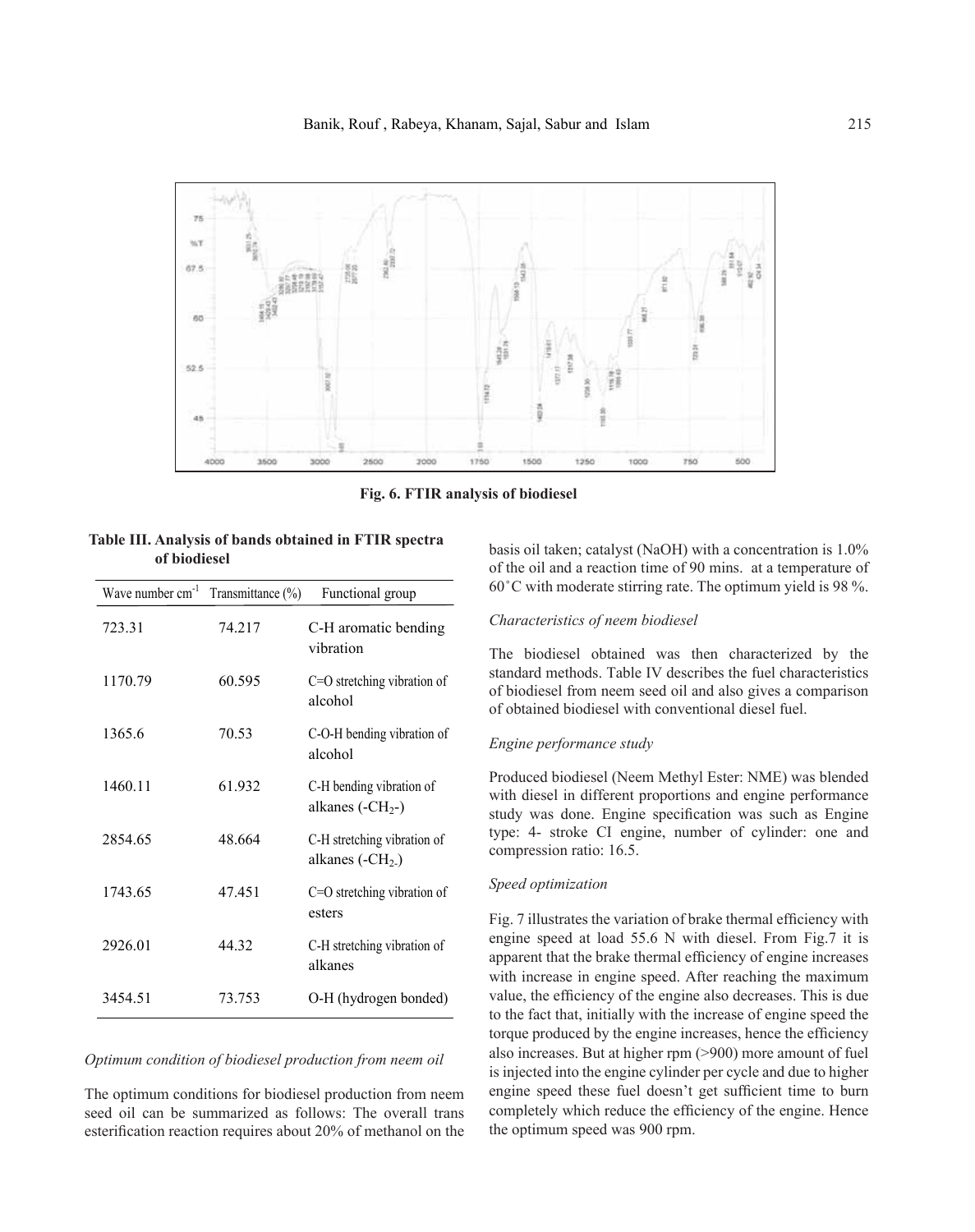| Parameter                              | Standard<br>method    | Biodiesel<br>standard<br>(ASTM) | Neem<br>biodiesel | Commercial<br>diesel (ASTM) |
|----------------------------------------|-----------------------|---------------------------------|-------------------|-----------------------------|
| Density at<br>$15^{\circ}C$ ,<br>gm/cc | IP-160/57             | 0.88                            | 0.875             | 0.8445                      |
| Kinematic<br>Viscosity at<br>40° C,cSt | ASTM -D<br>$445 - 65$ | $1.9 - 6.0$                     | 6.17              | 2.71                        |
| Acid value, mg<br>KOH/g                | ASTM -D<br>664        | $0.80$ max                      | 0.8716            | 0.34                        |
| Carbon r esidue %<br>(w/w)             | ASTM -D<br>189 - 65   | $0.05$ max                      | 0.75              | 0.05                        |
| Ash content, %<br>(w/w)                | ASTM -D<br>$482 - 63$ | $0.02$ max                      | 0.006             | 0.02                        |
| Water c ontent,%                       | $IP - 74/57$          | 0.05                            | Nil               | Nil                         |
| Flash point, °C                        | ASTM -D<br>$93 - 62$  | $100 - 170$                     | 70                | 65                          |
| Pour point, °C                         | ASTM -D<br>$97 - 57$  | $-15$ to $-16$                  | $-16$             | $-20$                       |
| Cloud point, °C                        | ASTM -D<br>2500       | $-3$ to $-12$                   | $-12$             | $-12$                       |
| API gravity                            |                       |                                 | 30.21             | 34.52                       |
| Calorific Value,<br>MJ/kg              | ASTM-D<br>240         | 38.586                          | 40.2              | 44.5                        |
| Sulfur content,%                       | ASTM-D<br>129 - 64    |                                 | 0.07              | 0.905                       |
| Cetane number                          | ASTM-D<br>$613 - 86$  | $48 - 60$                       | 53                | 51                          |

# **Table -IV Comparison of produced biodiesel with standard and commercial diesel**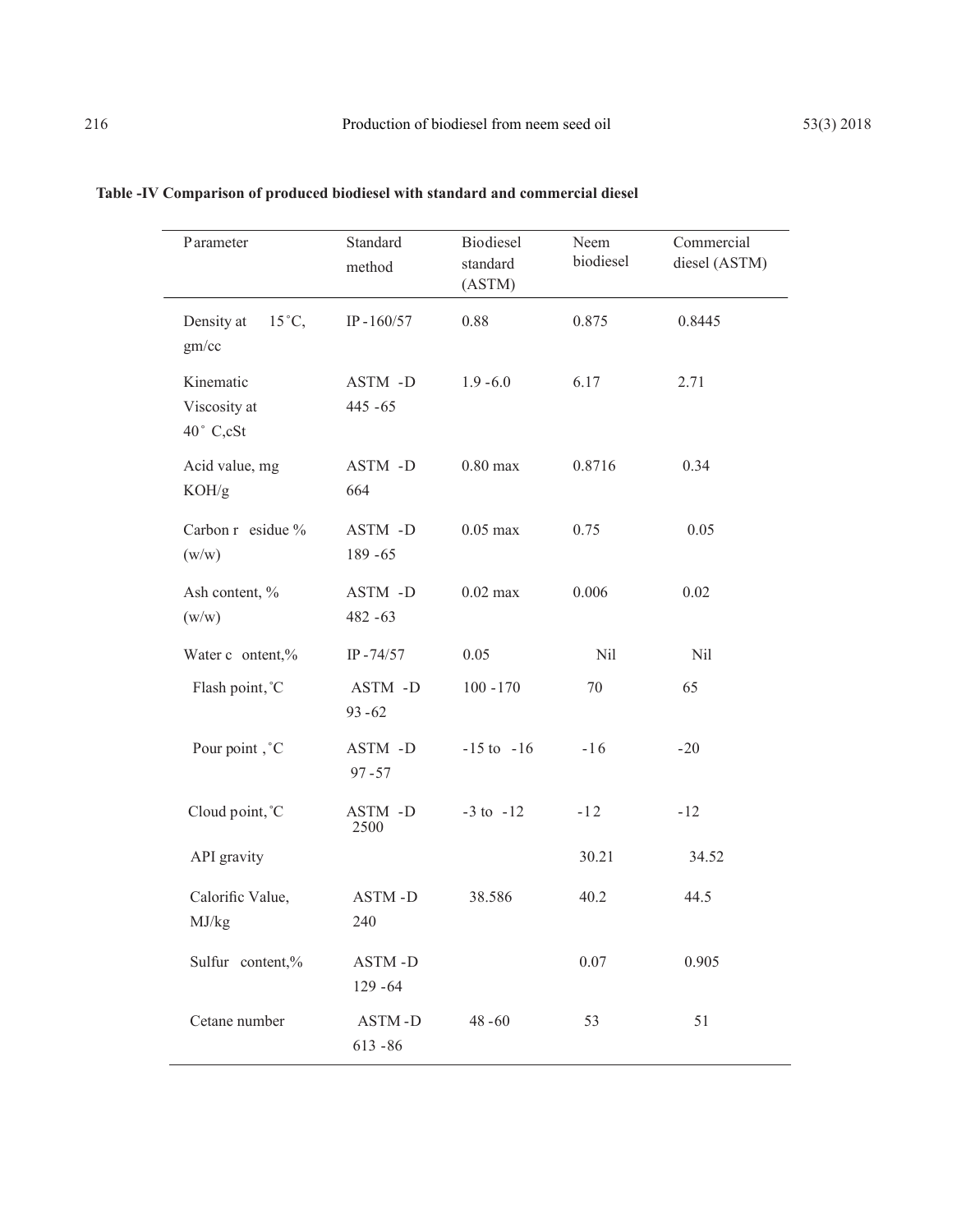# *Load optimization*

The engine was run at the fixed rpm (900) and brake power was varied from 0.44 KW to 1.05 KW. Fig.8. illustrates variation of brake thermal efficiency of engine with respect to brake power. The efficiency of the engine increases with the increase in brake power. The maximum brake thermal efficiency of diesel fuel is 20.38% at brake power 0.79 KW. Higher brake thermal efficiency is due to better mixing of fuel with air which results in better combustion. At higher brake power (> 0.79 KW) more amount of fuel is injected into the engine cylinder which is not completely burnt. It causes higher BSFC and low brake thermal efficiency. Hence optimum engine load (brake power) was 0.79 KW.

## *Brake thermal efficiency*

The variation of brake thermal efficiency with engine load using all types of fuels/blends shown in Fig. 9. Brake power was varied from 0.44 KW to 1.05 KW. Here DF= Diesel Fuel and NME= Neem Methyl Ester. The brake thermal efficiency



**Fig. 7. Variation of brake thermal efficiency with engine speed (at load 55.6N)**



**Fig. 8 .Variation of brake thermal efficiency with brake power (900 rpm)**



# **Fig. 9. Variation of brake thermal efficiency with brake power of different NME blends**

was calculated by the ratio of brake power to input power. The brake thermal efficiency increases with the engine load (brake power) for all fuels/ blends. The maximum value of brake thermal efficiencies with DF, NME5, NME10, NME15 and NME20 were found to be 20.38 %, 16.67, 16.28 %, 16.10 % and15.06 % respectively at brake power 0.79 KW

# *Brake specific fuel consumption (BSFC)*

Fig. 10. compares the fuel consumption of diesel/ NME at various brake power in the range of 0.44 KW-1.02 KW. The Fig. shows that BSFC decreases with the increase of brake power up to brake power 0.79 KW. Then the BSFC increases with the increase of brake power. The value of BFSC with



**Fig. 10. Variation of brake specific fuel consumption with brake power of different NME blends**